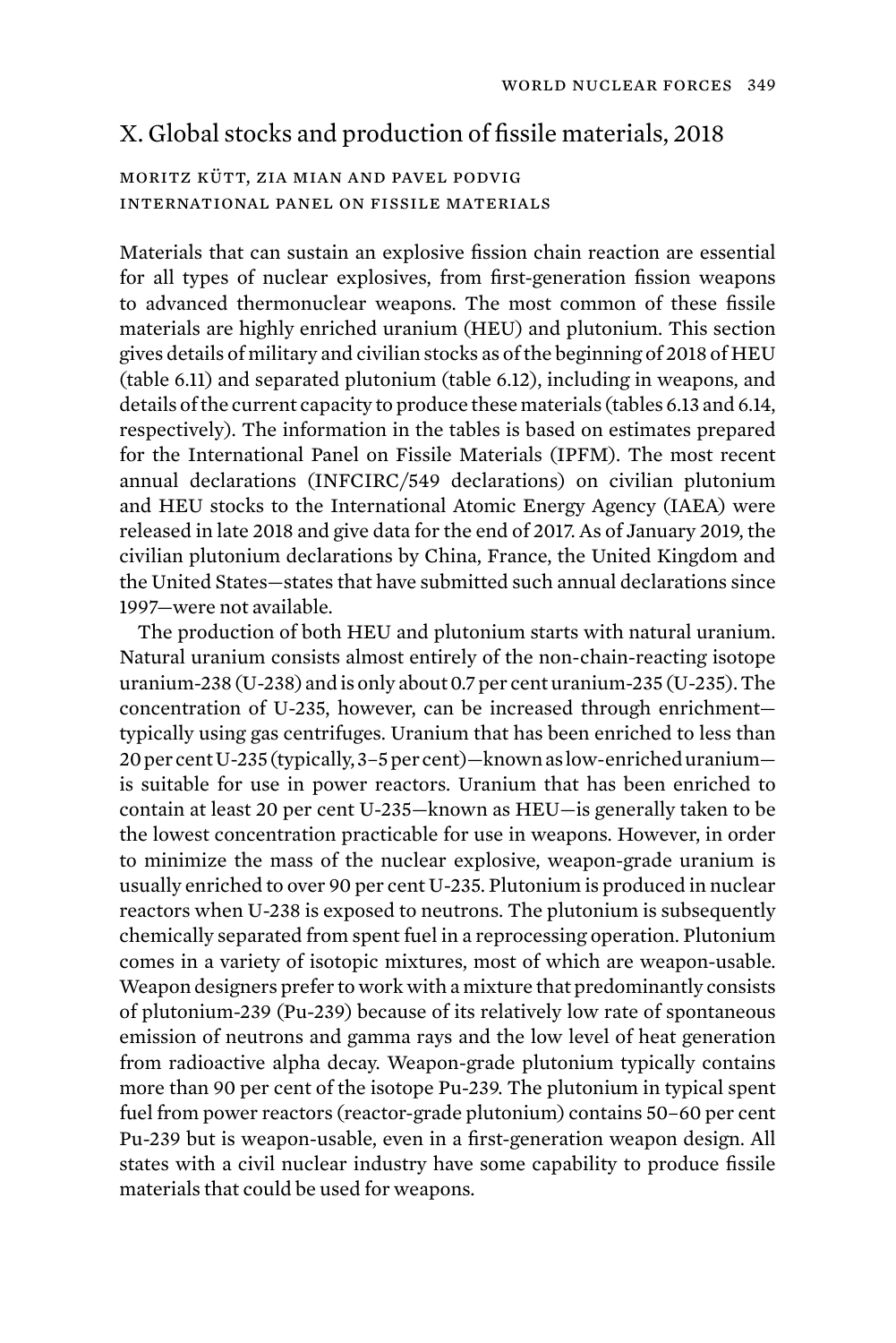|                                  | National stockpile                              | Production      |                                                            |
|----------------------------------|-------------------------------------------------|-----------------|------------------------------------------------------------|
| State                            | $(\text{tannes})^a$                             | status          | Comments                                                   |
| China                            | $14 \pm 3$                                      | Stopped 1987-89 |                                                            |
| France <sup>b</sup>              | $30 \pm 6$                                      | Stopped 1996    | Includes 4.8 tonnes declared<br>civilian <sup>c</sup>      |
| India <sup>d</sup>               | $4.4 \pm 1.5$                                   | Continuing      | Includes HEU in naval reactor<br>cores                     |
| Israel <sup>e</sup>              | 0.3                                             |                 |                                                            |
| Pakistan                         | $3.6 \pm 0.4$                                   | Continuing      |                                                            |
| R <sub>11</sub> ssi <sub>2</sub> | $679 \pm 120$                                   | Stopped 1987-88 | Includes about 6 tonnes in use in<br>research applications |
| IJK <sup>g</sup>                 | 21.9                                            | Stopped 1962    | Includes c. 1.37 tonnes declared<br>civilian               |
| $USAh$                           | 571 (92 not available for<br>military purposes) | Stopped 1992    | Includes HEU in a naval reserve                            |
| Other states <sup>i</sup>        | ~15                                             |                 |                                                            |
| Total                            | $-1340$                                         |                 |                                                            |

| Table 6.11. Global stocks of highly enriched uranium, 2018 |  |
|------------------------------------------------------------|--|
|------------------------------------------------------------|--|

HEU = highly enriched uranium.

*<sup>a</sup>* Most of this material is 90–93% enriched uranium-235 (U-235), which is typically considered weapon-grade. The estimates are in effect for the end of 2017. Important exceptions are noted.

*<sup>b</sup>* The uncertainty in the estimate applies only to the military stockpile of about 26 tonnes and does not apply to the declared civilian stock. A recent analysis offers grounds for a significantly lower estimate of the stockpile of weapon-grade HEU (as large as  $10 \pm 2$  tonnes or as low as 6 ± 2 tonnes), based on evidence that the Pierrelatte enrichment plant may have had both a much shorter effective period of operation and a smaller weapon-grade HEU production capacity than previously assumed.

*<sup>c</sup>* As of Jan. 2019, no INFCIRC/549 declaration on HEU stocks had been submitted to the International Atomic Energy Agency (IAEA) for the end of 2017. The number is based on the 2016 declaration.

*<sup>d</sup>* It is believed that India is producing HEU (enriched to 30–45%) for use as naval reactor fuel. The estimate is for HEU enriched to 30%.

*<sup>e</sup>* Israel may have acquired about 300 kg of weapon-grade HEU from the USA in or before 1965. *<sup>f</sup>* This estimate may understate the amount of HEU in Russia since it assumes that it ceased production of all HEU in 1988. However, Russia may have continued producing HEU for civilian and non-weapon military uses after that date. The material in discharged naval cores is not included in the current stock since the enrichment of uranium in these cores is believed to be less than 20% U-235.

*<sup>g</sup>* The estimate reflects a UK declaration of 21.9 tonnes of HEU as of 31 Mar. 2002, the average enrichment of which was not given. As the UK continues to use HEU in naval reactors, the value contains an increasing fraction of spent naval fuel.

*<sup>h</sup>* The amount of US HEU is given in actual tonnes, not 93%-enriched equivalent. In 2016 the USA declared that as of 30 Sep. 2013 its HEU inventory was 585.6 tonnes, of which 499.4 tonnes was declared to be for 'national security or non-national security programs including nuclear weapons, naval propulsion, nuclear energy, and science'. The remaining 86.2 tonnes was composed of 41.6 tonnes 'available for potential down-blend to low enriched uranium or, if not possible, disposal as low-level waste', and 44.6 tonnes in spent reactor fuel. As of the end of 2017, another 14.6 tonnes had been down blended or shipped for blending down. The amount available for use had been reduced to about 484 tonnes. The 92 tonnes declared excess includes the remaining 71.6 tonnes and 20 tonnes of HEU reserved for HEU fuel for research reactors.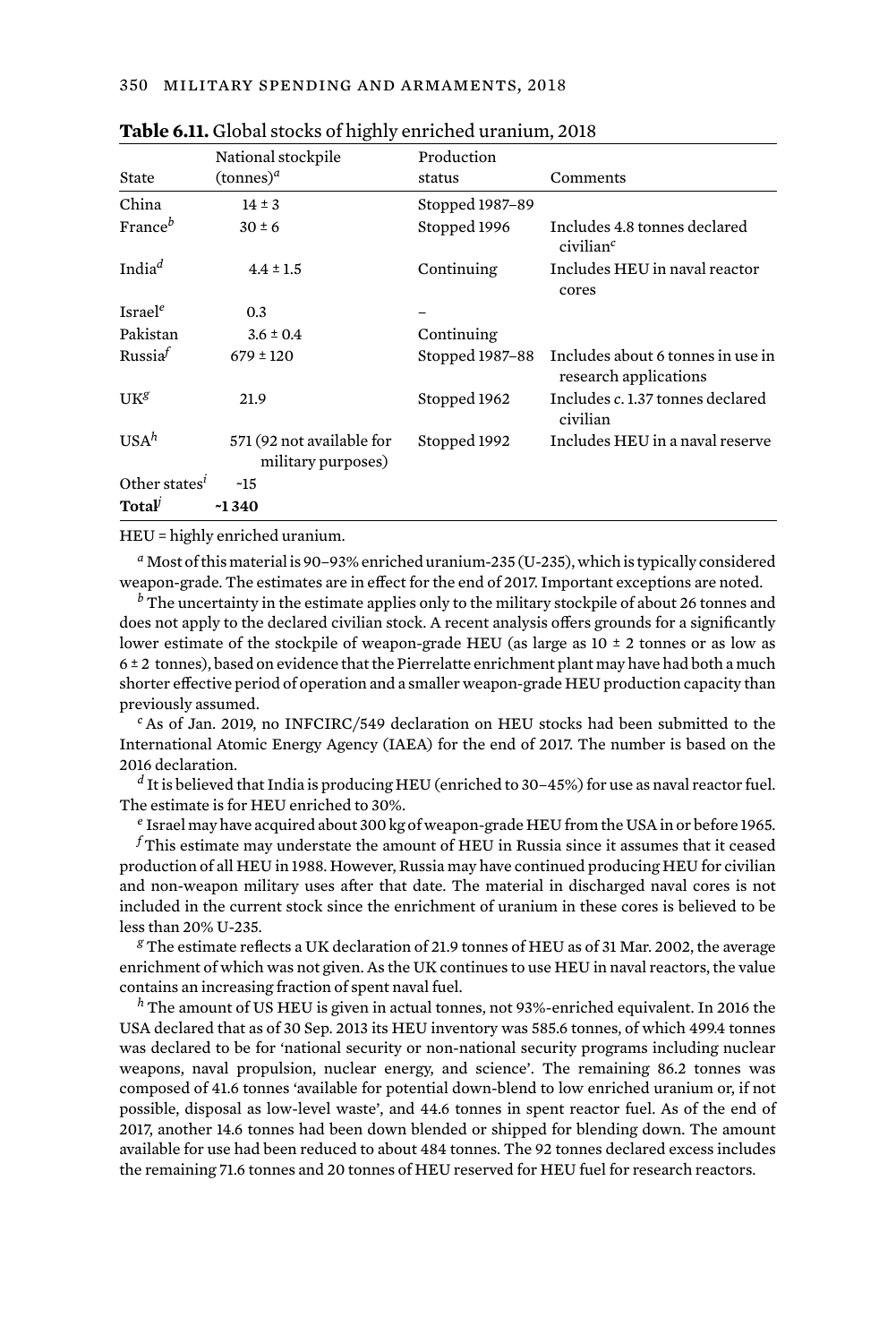*<sup>i</sup>* The 2017 IAEA Annual Report lists 169 significant quantities of HEU under comprehensive safeguards in non-nuclear weapon states as of the end of 2017. In order to reflect the uncertainty in the enrichment levels of this material, mostly in research reactor fuel, a total of 15 tonnes of HEU is assumed. About 10 tonnes of this is in Kazakhstan and has been irradiated; it was initially slightly higher than 20%-enriched fuel. It is possible that this material is no longer HEU.

*<sup>j</sup>* Totals are rounded to the nearest 5 tonnes.

*Sources*: International Panel on Fissile Materials (IPFM), *Global Fissile Material Report 2015: Nuclear Weapon and Fissile Material Stockpiles and Production* (IPFM: Princeton, NJ, Dec. 2015). China: Zhang, H., *China's Fissile Material Production and Stockpile* (IPFM: Princeton, NJ, Dec. 2017). France: International Atomic Energy Agency (IAEA), Communication Received from France Concerning its Policies Regarding the Management of Plutonium, INFCIRC/549/ Add.5-21, 29 Sep. 2017; and Philippe, S. and Glaser, A., 'Nuclear archaeology for gaseous diffusion enrichment plants', *Science & Global Security*, vol. 22, no. 1 (2014), pp. 27–49. Israel: Myers, H., 'The real source of Israel's first fissile material', *Arms Control Today*, vol. 37, no. 8 (Oct. 2007), p. 56; and Gilinsky, V. and Mattson, R. J., 'Revisiting the NUMEC affair', *Bulletin of the Atomic Scientists*, vol. 66, no. 2 (Mar./Apr. 2010). Russia: Podvig, P. (ed.), *The Use of Highly-Enriched Uranium as Fuel in Russia* (IPFM: Washington, DC, Sep. 2017). UK: British Ministry of Defence, 'Historical accounting for UK defence highly enriched uranium', Mar. 2006; IAEA, Communications Received from the United Kingdom of Great Britain and Northern Ireland Concerning its Policies Regarding the Management of Plutonium, INFCIRC/549/Add.8-20, 5 Feb. 2018. USA: US Department of Energy (DOE), *Highly Enriched Uranium, Striking a Balance: A Historical Report on the United States Highly Enriched Uranium Production, Acquisition, and Utilization Activities from 1945 through September 30, 1996* (DOE: Washington, DC, 2001); Personal communication, US DOE, Office of Fissile Material Disposition, National Nuclear Security Administration; White House, Office of the Press Secretary, 'Fact sheet: transparency in the US highly enriched uranium inventory', 31 Mar. 2016; and US DOE, *FY 2019 Congressional Budget Request* (DOE, Washington, DC, Mar. 2018), p. 474. Non-nuclear weapon states: IAEA, *IAEA Annual Report 2017* (IAEA: Vienna, 2017), Annex, Table A4, p. 119.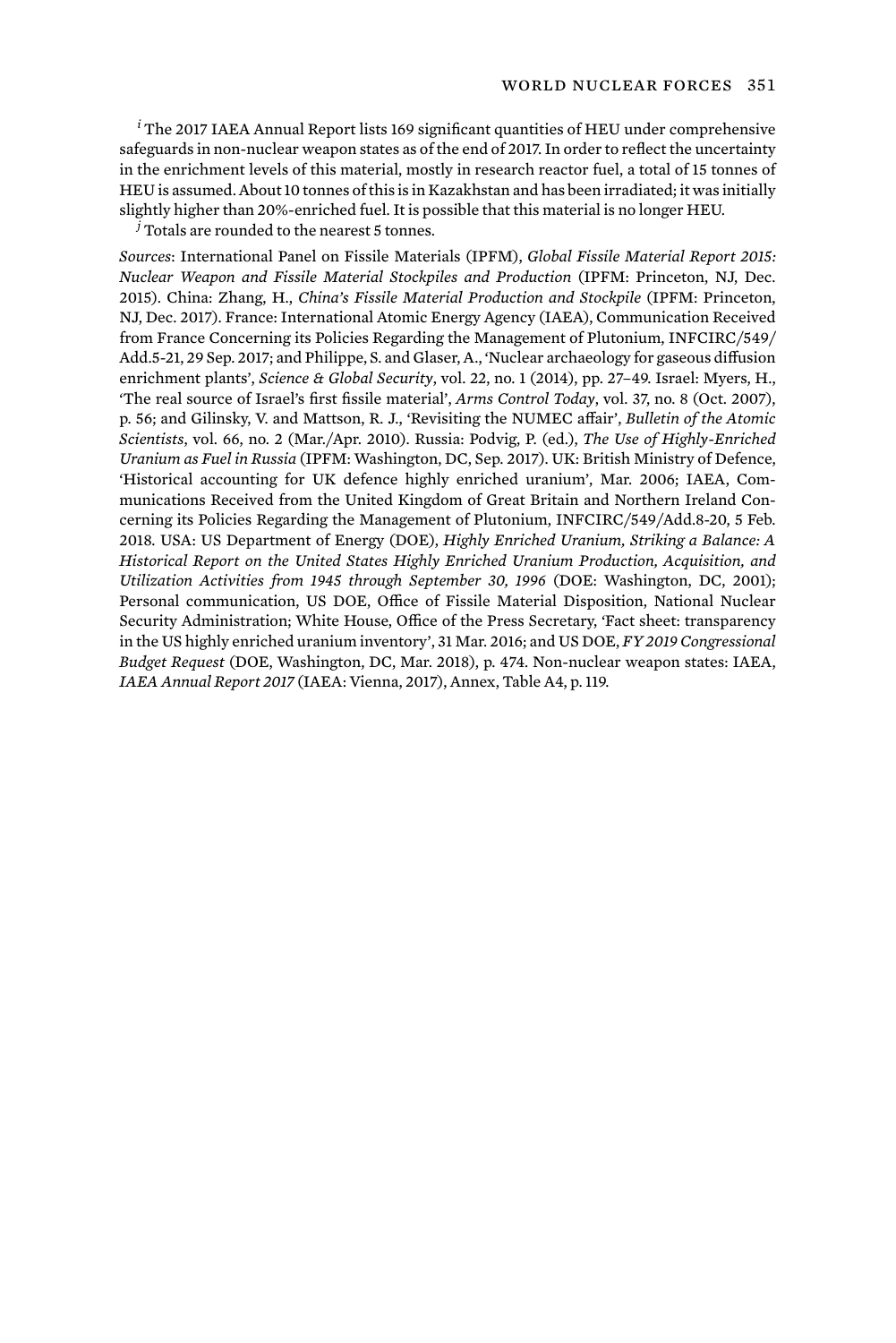|                           |                                               | Military        |                                                  |
|---------------------------|-----------------------------------------------|-----------------|--------------------------------------------------|
|                           | Military stocks                               | production      | Civilian stocks                                  |
| State                     | (tonnes)                                      | status          | $(\text{tonnes})^d$                              |
| China                     | $2.9 \pm 0.6$                                 | Stopped in 1991 | $0.04^{b}$                                       |
| France                    | $6 \pm 1.0$                                   | Stopped in 1992 | 65.4 (excludes foreign owned) <sup>b</sup>       |
| India <sup>c</sup>        | $0.57 \pm 0.15$                               | Continuing      | $6.9 \pm 3.7$ (includes 0.4 under<br>safeguards) |
| Israel <sup>d</sup>       | $0.92 \pm 0.13$                               | Continuing      |                                                  |
| Japan                     |                                               |                 | 47.3 (includes 36.7 in France and<br>UK)         |
| Korea, North <sup>e</sup> | 0.04                                          | Continuing      |                                                  |
| Pakistan $\tau$           | $0.31 \pm 0.1$                                | Continuing      |                                                  |
| Russia <sup>g</sup>       | $128 \pm 8$ (40 not available<br>for weapons) | Stopped in 2010 | 59.0                                             |
| UK                        | 3.2                                           | Stopped in 1995 | 110.3 (excludes 23.2 foreign                     |
| USA <sup>h</sup>          | 79.8 (41.4 not available<br>for weapons)      | Stopped in 1988 | owned) $\bar{b}$<br>$8^{i}$                      |
| Other states              |                                               |                 | $2.3^b$                                          |
| Totals $k$                | ~220 (81 not available for weapons)           |                 | $-300$                                           |

– = nil or negligible figure.

*<sup>a</sup>* Some countries with civilian plutonium stocks do not submit an INFCIRC/549 declaration to the International Atomic Energy Agency (IAEA). Of these countries, Italy, the Netherlands, Spain and Sweden store their plutonium abroad. The data is for the end of 2017. As of Jan. 2019, the following states had not made their civilian plutonium declarations for the end of 2017: China, France, the UK and the USA. For these states, the numbers are estimates based on earlier declarations.

*<sup>b</sup>* As of Jan. 2019, no IAEA INFCIRC/549 declaration had been submitted to the IAEA for the end of 2017. The number is based on the 2016 declaration.

*<sup>c</sup>* Although India's stockpile is constantly growing, the current estimate is reduced compared to the estimate of the previous year because of new publicly available information about the performance of its Dhruva reactor. As part of the 2005 Indian–US Civil Nuclear Cooperation Initiative, India has included in the military sector much of the plutonium separated from its spent power-reactor fuel. While it is labelled civilian here since it is intended for breeder reactor fuel, this plutonium was not placed under safeguards in the 'India-specific' safeguards agreement signed by the Indian Government and the IAEA on 2 Feb. 2009. India does not submit an IAEA INFCIRC/549 declaration.

*<sup>d</sup>* Israel is believed to still be operating the Dimona plutonium production reactor but may be using it primarily for tritium production. The estimate is for the end of 2017.

*<sup>e</sup>* North Korea reportedly declared a plutonium stock of 37 kg in June 2008. It resumed plutonium production in 2009, but has probably expended some material in 5 of the 6 nuclear tests that were conducted since 2009. The plutonium production reactor and the radiochemical plant appear to be on standby.

*<sup>f</sup>* As of the end of 2017, Pakistan was operating 4 plutonium production reactors at its Khushab site. This estimate assumes that in 2017 Pakistan separated plutonium from the cooled spent fuel from all 4 reactors.

<sup>g</sup> The 40 tonnes of plutonium not available for weapons comprises 25 tonnes of weaponorigin plutonium stored at the Mayak Fissile Material Storage Facility and about 15 tonnes of weapon-grade plutonium produced between 1 Jan. 1995 and 15 Apr. 2010, when the last plutonium production reactor was shut down. The post-1994 plutonium, which is currently stored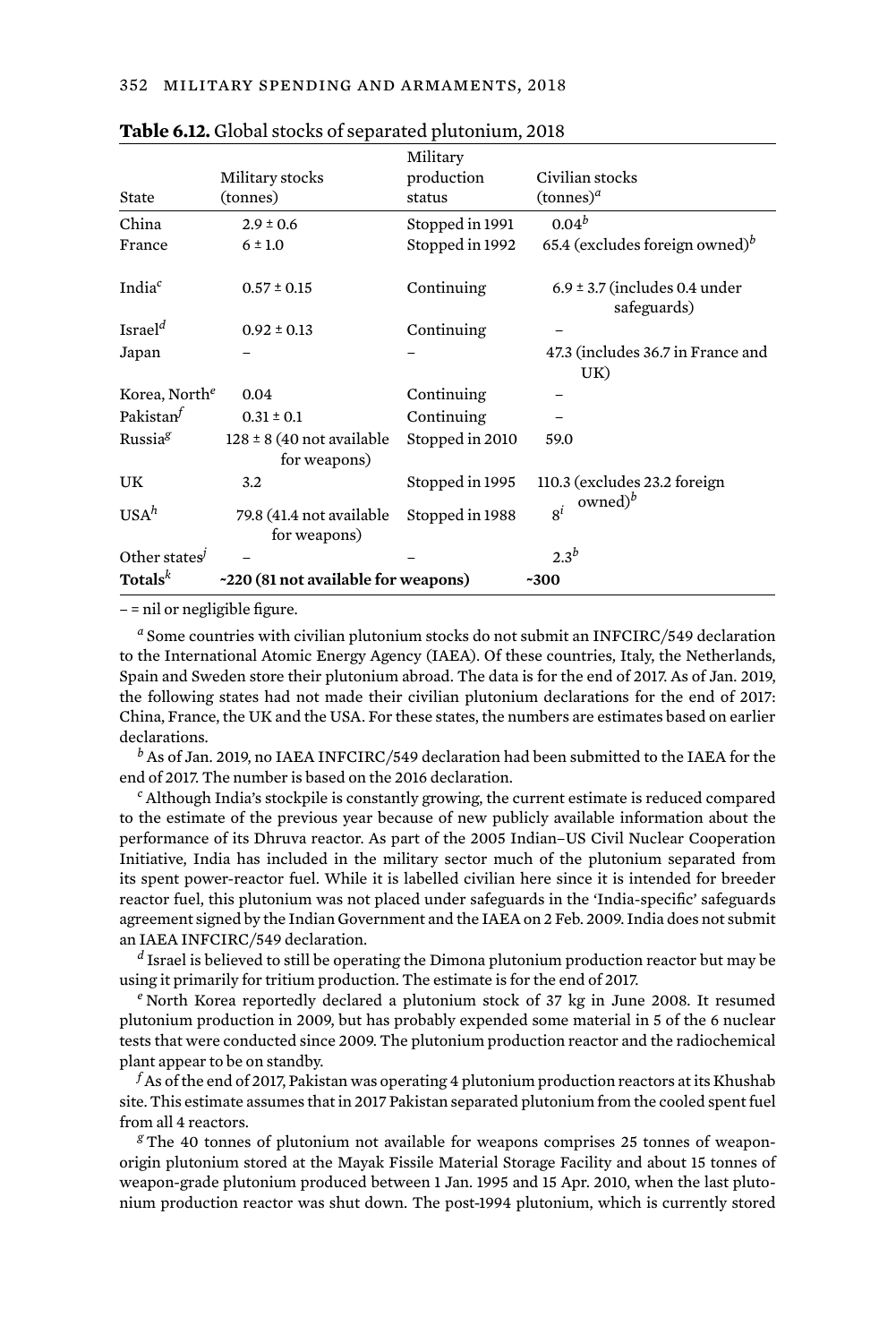at Zheleznogorsk, cannot be used for weapon purposes under the terms of the US–Russian agreement on plutonium production reactors signed in 1997. Russia made a commitment to eliminate 34 tonnes of that material (including all 25 tonnes of plutonium stored at Mayak) as part of the US–Russian Plutonium Management and Disposition Agreement concluded in 2000. Russia does not include the plutonium that is not available for weapons in its INFCIRC/549 declaration; nor does it make the plutonium it reports as civilian available to IAEA safeguards.

*<sup>h</sup>* In 2012 the USA declared a government-owned plutonium inventory of 95.4 tonnes as of 30 Sep. 2009. In its 2016 IAEA INFCIRC/549 declaration, the most recent submitted, the USA declared 49 tonnes of unirradiated plutonium (both separated and in mixed oxide, MOX) as part of the stock that was identified as excess for military purposes. Since most of this material is stored in classified form, it is considered military stock. The USA considers a total of 61.5 tonnes of plutonium as declared excess to national security needs.

*<sup>i</sup>* The USA placed about 3 tonnes of its excess plutonium, stored at the K-Area Material Storage facility at the Savannah River Plant, under IAEA safeguards. In addition, it reported that 4.6 tonnes of plutonium was contained in unirradiated MOX fuel, and also declared 0.4 tonnes of plutonium that was brought to the USA in 2016 from Japan, Germany and Switzerland (331 kg, 30 kg and 18 kg, respectively). All this material is considered civilian.

*<sup>j</sup>* This is estimated by reconciling the amounts of plutonium declared as 'held in locations in other countries' and 'belonging to foreign bodies' in the INFCIRC/549 declarations.

*<sup>k</sup>* Totals are rounded to the nearest 5 tonnes.

*Sources*: International Panel on Fissile Materials (IPFM), *Global Fissile Material Report 2015: Nuclear Weapon and Fissile Material Stockpiles and Production* (IPFM: Princeton, NJ, Dec. 2015). Civilian stocks (except for India): declarations by countries to the IAEA under INFCIRC/549. China: Zhang, H., *China's Fissile Material Production and Stockpile* (IPFM: Princeton, NJ, Dec. 2017). North Korea: Kessler, G., 'Message to US preceded nuclear declaration by North Korea', *Washington Post*, 2 July 2008; Hecker, S. S., 'What we really know about North Korea's nuclear weapons', *Foreign Affairs*, 4 Dec. 2017; Pabian, F. V. and Liu, J. 'North Korea's Yongbyon nuclear facilities: well maintained but showing limited operations', 38 North, 9 Jan. 2019. Russia: Agreement Concerning the Management and Disposition of Plutonium Designated as No Longer Required for Defense Purposes and Related Cooperation (Russian–US Plutonium Management and Disposition Agreement), signed 29 Aug. and 1 Sep. 2000, amended Apr. 2010, entered into force July 2011. USA: National Nuclear Security Administration (NNSA), *The United States Plutonium Balance, 1944–2009* (NNSA: Washington, DC, June 2012); and Gunter, A., 'US DOE, Office of Environmental Management, K Area Overview/Update', 28 July 2015.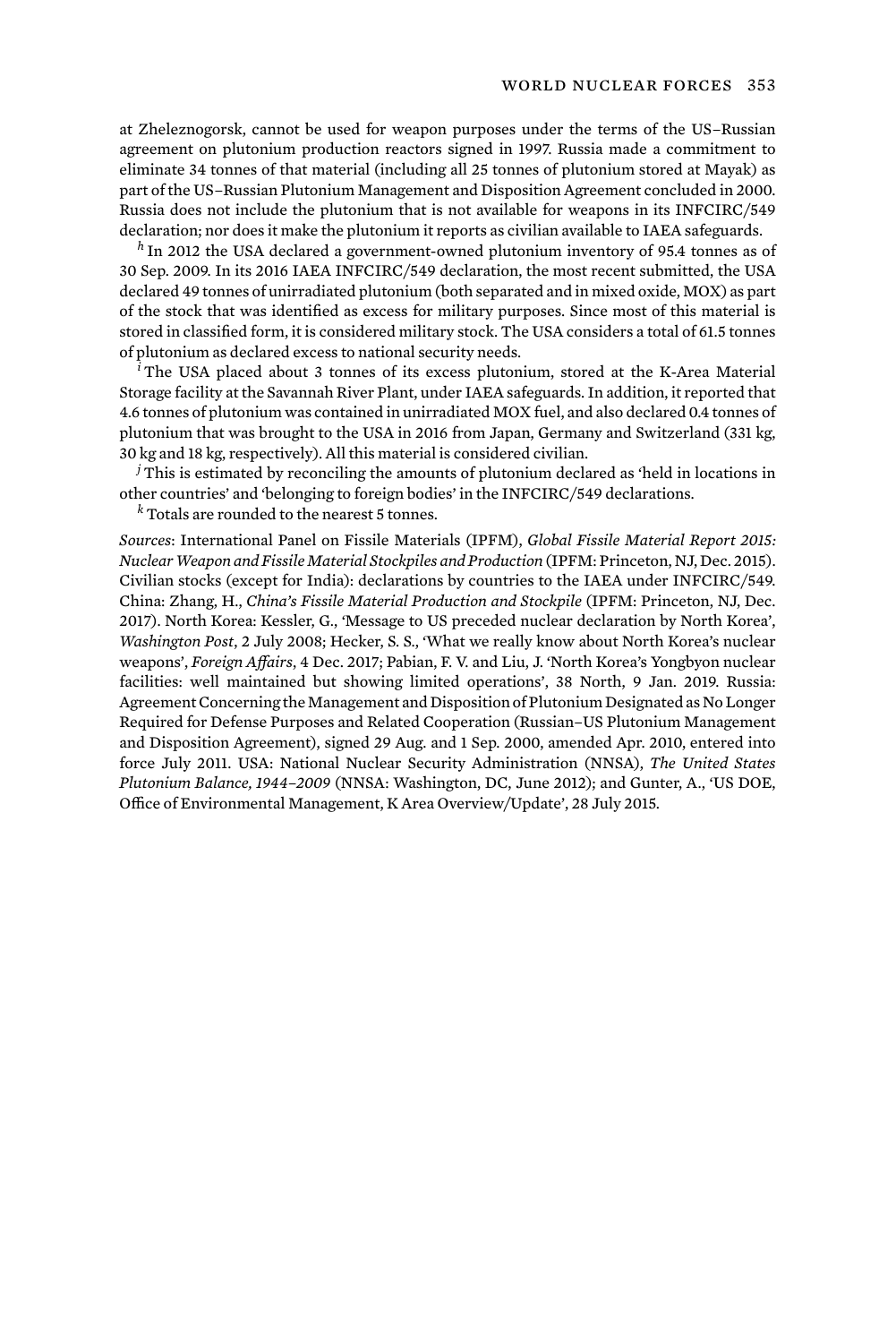| State                              | Facility name<br>or location | Type                 | <b>Status</b>      | Enrichment<br>process <sup>a</sup> | Capacity<br>(thousands<br>$SWU/yr)^b$ |
|------------------------------------|------------------------------|----------------------|--------------------|------------------------------------|---------------------------------------|
| Argentina <sup>c</sup>             | Pilcaniveu                   | Civilian             | Resuming operation | GD                                 | 20                                    |
| <b>Brazil</b>                      | Resende Enrichment           | Civilian             | Expanding capacity | GC                                 | 35                                    |
| $China^d$                          | Lanzhou                      | Civilian             | Operational        | GC.                                | 2600                                  |
|                                    | Hanzhong (Shaanxi)           | Civilian             | Operational        | GC.                                | 2000                                  |
|                                    | Emeishan                     | Civilian             | Operational        | GC                                 | 1050                                  |
|                                    | Heping                       | Dual-use             | Operational        | GD                                 | 230                                   |
| France                             | Georges Besse II             | Civilian             | Operational        | GC                                 | 7500                                  |
| Germany                            | Urenco Gronau                | Civilian             | Operational        | GC                                 | 4000                                  |
| India                              | Rattehalli                   | Military             | Operational        | GC                                 | $15 - 30$                             |
| $\text{Iran}^e$                    | <b>Natanz</b>                | Civilian             | Limited operation  | GC                                 | $3.5 - 5$                             |
|                                    | Qom (Fordow)                 | Civilian             | Idle               | GC                                 | $\ddot{\phantom{0}}$                  |
| Japan                              | $R$ okkasho $^f$             | Civilian             | Resuming operation | GC                                 | 75                                    |
| Korea, North Yongbyon <sup>g</sup> |                              | $\ddot{\phantom{a}}$ | Uncertain          | GC.                                | 8                                     |
|                                    | Netherlands Urenco Almelo    | Civilian             | Operational        | GC                                 | 5300                                  |
| Pakistan                           | Gadwal                       | Military             | Operational        | GC                                 | . .                                   |
|                                    | Kahuta                       | Military             | Operational        | GC                                 | $15 - 45$                             |
| Russia                             | Angarsk                      | Civilian             | Operational        | GC                                 | 4000                                  |
|                                    | Novouralsk                   | Civilian             | Operational        | GC                                 | 13300                                 |
|                                    | Seversk                      | Civilian             | Operational        | GC                                 | 3800                                  |
|                                    | Zelenogorsk <sup>h</sup>     | Civilian             | Operational        | GC                                 | 7900                                  |
| UK                                 | Capenhurst                   | Civilian             | Operational        | GC                                 | 4700                                  |
| $i$                                | <b>Urenco Eunice</b>         | Civilian             | Operational        | GC                                 | 4800                                  |

**Table 6.13.** Significant uranium enrichment facilities and capacity worldwide, 2018

*<sup>a</sup>* The gas centrifuge (GC) is the main isotope-separation technology used to increase the percentage of uranium-235 (U-235) in uranium, but a few facilities continue to use gaseous diffusion (GD).

*<sup>b</sup>* SWU/yr = Separative work units per year: an SWU is a measure of the effort required in an enrichment facility to separate uranium of a given content of U-235 into two components, one with a higher and one with a lower percentage of U-235. Where a range of capacities is shown, the capacity is uncertain or the facility is expanding its capacity.

*<sup>c</sup>* In Dec. 2015 Argentina announced resumption of production at its Pilcaniyeu GD uranium enrichment plant, which was shut down in the 1990s.

*<sup>d</sup>* A new assessment of China's enrichment capacity in 2015 identified new enrichment sites and suggested a much larger total capacity than had previously been estimated. These estimates were again updated in a new report in 2017.

*<sup>e</sup>* In July 2015 Iran agreed a Joint Comprehensive Plan of Action that ended uranium enrichment at Fordow but kept centrifuges operating, and limited the enrichment capacity at Natanz to 5060 IR 1 centrifuges (equivalent to 3500–5000 SWU/yr) for 10 years.

*<sup>f</sup>* The Rokkasho centrifuge plant is being refitted with new centrifuge technology and either did not operate or has been operating at low capacity since 2013. Operations of the plant were suspended in Sep. 2017 due to maintenance problems.

*<sup>g</sup>* North Korea revealed its Yongbyon enrichment facility in 2010. Its operating status is unknown. It is believed that North Korea is operating at least one other enrichment facility located elsewhere.

*<sup>h</sup>* Zelenogorsk is operating a cascade for highly enriched uranium production for fast reactor and research reactor fuel.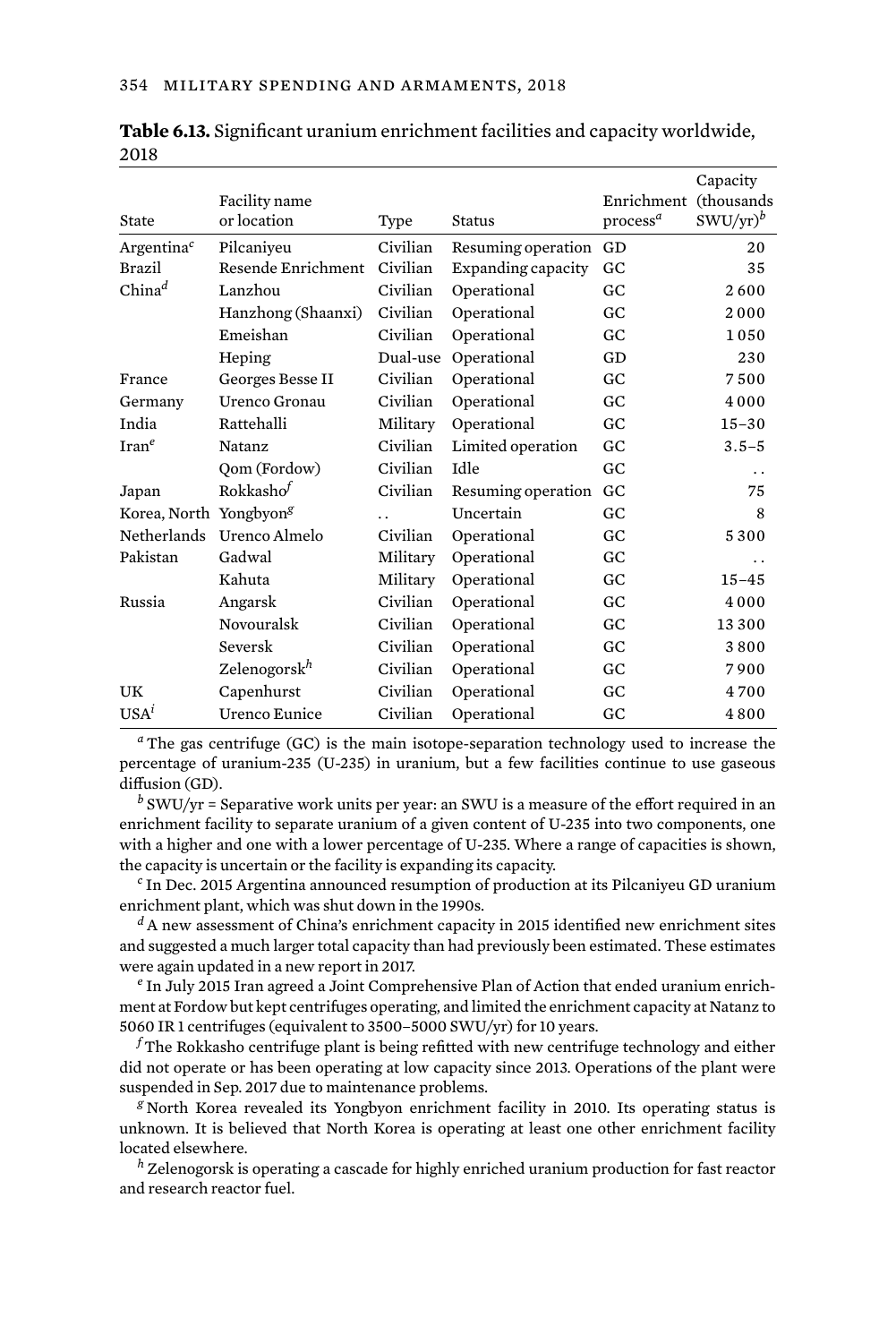*<sup>i</sup>* Plans for new centrifuge enrichment plants at Piketon (United States Enrichment Corporation, USEC) and Eagle Rock (AREVA) have been shelved for technical and financial reasons, respectively.

*Sources*: Indo-Asian News Service, 'Argentina president inaugurates enriched uranium plant', *Business Standard*, 1 Dec. 2015; Zhang, H., 'China's uranium enrichment complex', *Science & Global Security*, vol. 23, no. 3 (2015), pp. 171–90; Zhang, H., *China's Fissile Material Production and Stockpile* (International Panel on Fissile Materials: Princeton, NJ, Dec. 2017); and Hecker, S. S., Carlin, R. L. and Serbin, E. A., 'A comprehensive history of North Korea's nuclear program', Center for International Security and Cooperation, accessed Feb. 2019. Enrichment capacity data is based on International Atomic Energy Agency, Integrated Nuclear Fuel Cycle Information Systems (INFCIS); Urenco, *Annual Report and Accounts 2017* (Urenco: Stoke Poges, 2017); and International Panel on Fissile Materials (IPFM), *Global Fissile Material Report 2015: Nuclear Weapons and Fissile Material Stockpile and Production* (IPFM: Princeton, NJ, Dec. 2015).